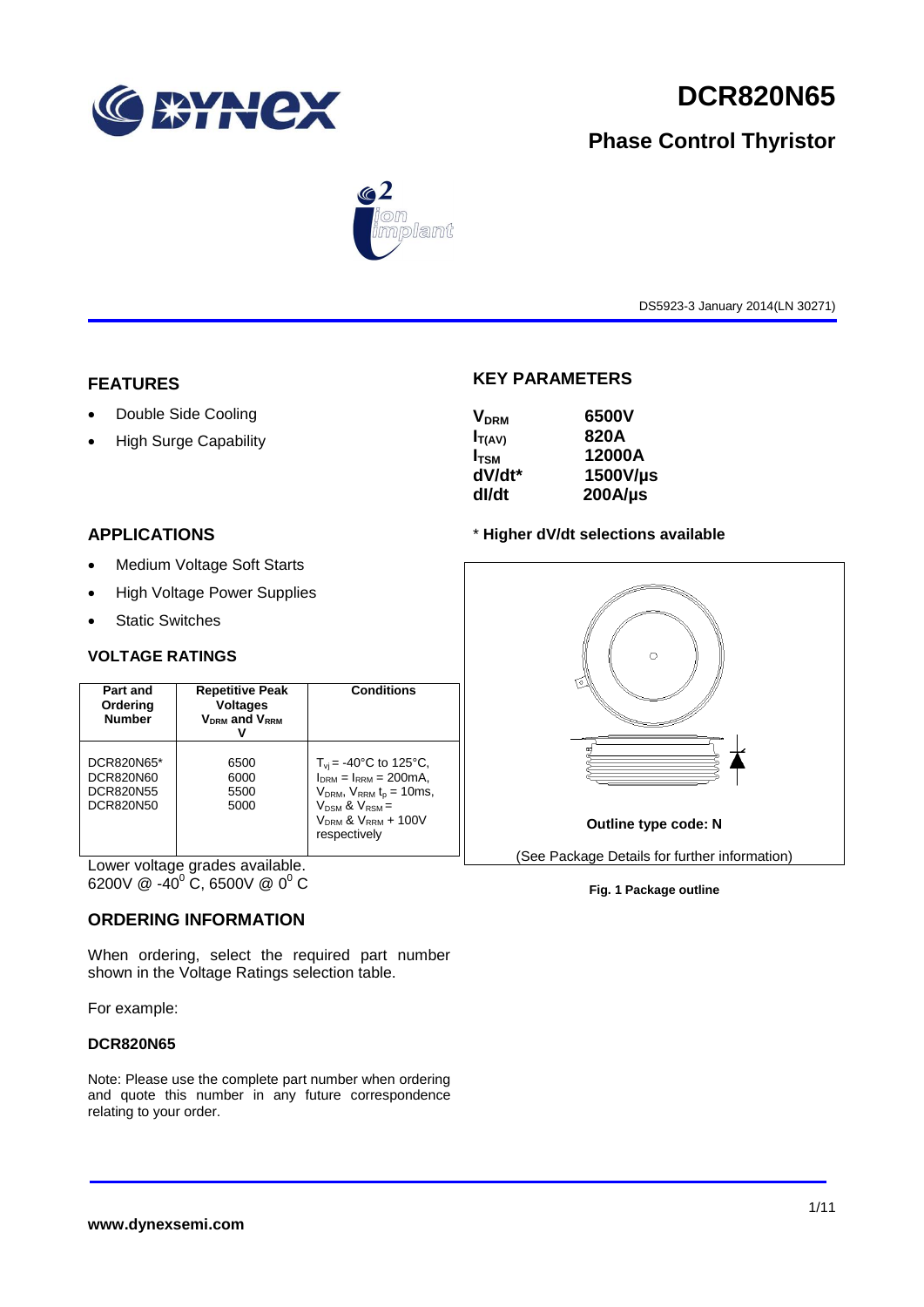



## **CURRENT RATINGS**

**Tcase = 60°C unless stated otherwise**

| Symbol                    | <b>Parameter</b>                     | <b>Test Conditions</b>   |      | <b>Units</b> |
|---------------------------|--------------------------------------|--------------------------|------|--------------|
| <b>Double Side Cooled</b> |                                      |                          |      |              |
| $I_{T(AV)}$               | Mean on-state current                | Half wave resistive load | 820  | Α            |
| I <sub>T(RMS)</sub>       | <b>RMS</b> value                     | -                        | 1288 | Α            |
| Iт                        | Continuous (direct) on-state current |                          | 1090 | Α            |

## **SURGE RATINGS**

| Symbol       | <b>Parameter</b>                        | <b>Test Conditions</b>                           | Max. | Units             |
|--------------|-----------------------------------------|--------------------------------------------------|------|-------------------|
| <b>I</b> TSM | Surge (non-repetitive) on-state current | 10ms half sine, $T_{\text{case}} = 125^{\circ}C$ | 12.0 | kA                |
| $l^2t$       | $I2t$ for fusing                        | $V_R = 0$                                        | 0.72 | MA <sup>2</sup> s |

## **THERMAL AND MECHANICAL RATINGS**

| Symbol                         | <b>Parameter</b>                      | <b>Test Conditions</b>                      |             | Min.           | Max.   | <b>Units</b> |
|--------------------------------|---------------------------------------|---------------------------------------------|-------------|----------------|--------|--------------|
| $R_{th(j-c)}$                  | Thermal resistance – junction to case | Double side cooled                          | DC          |                | 0.0221 | °C/W         |
|                                |                                       | Single side cooled                          | Anode DC    | ٠              | 0.041  | °C/W         |
|                                |                                       |                                             | Cathode DC  | $\blacksquare$ | 0.0516 | °C/W         |
| $R_{th(c-h)}$                  | Thermal resistance – case to heatsink | Clamping force 23 kN                        | Double side | $\blacksquare$ | 0.004  | °C/W         |
|                                |                                       | (with mounting compound)                    | Single side |                | 0.008  | °C/W         |
| $T_{\rm\scriptscriptstyle VI}$ | Virtual junction temperature          | Blocking V <sub>DRM</sub> / <sub>VRRM</sub> |             |                | 125    | °C           |
| $T_{\text{stg}}$               | Storage temperature range             |                                             |             | $-55$          | 125    | °C           |
| $F_m$                          | Clamping force                        |                                             |             | 20.0           | 25.0   | kN           |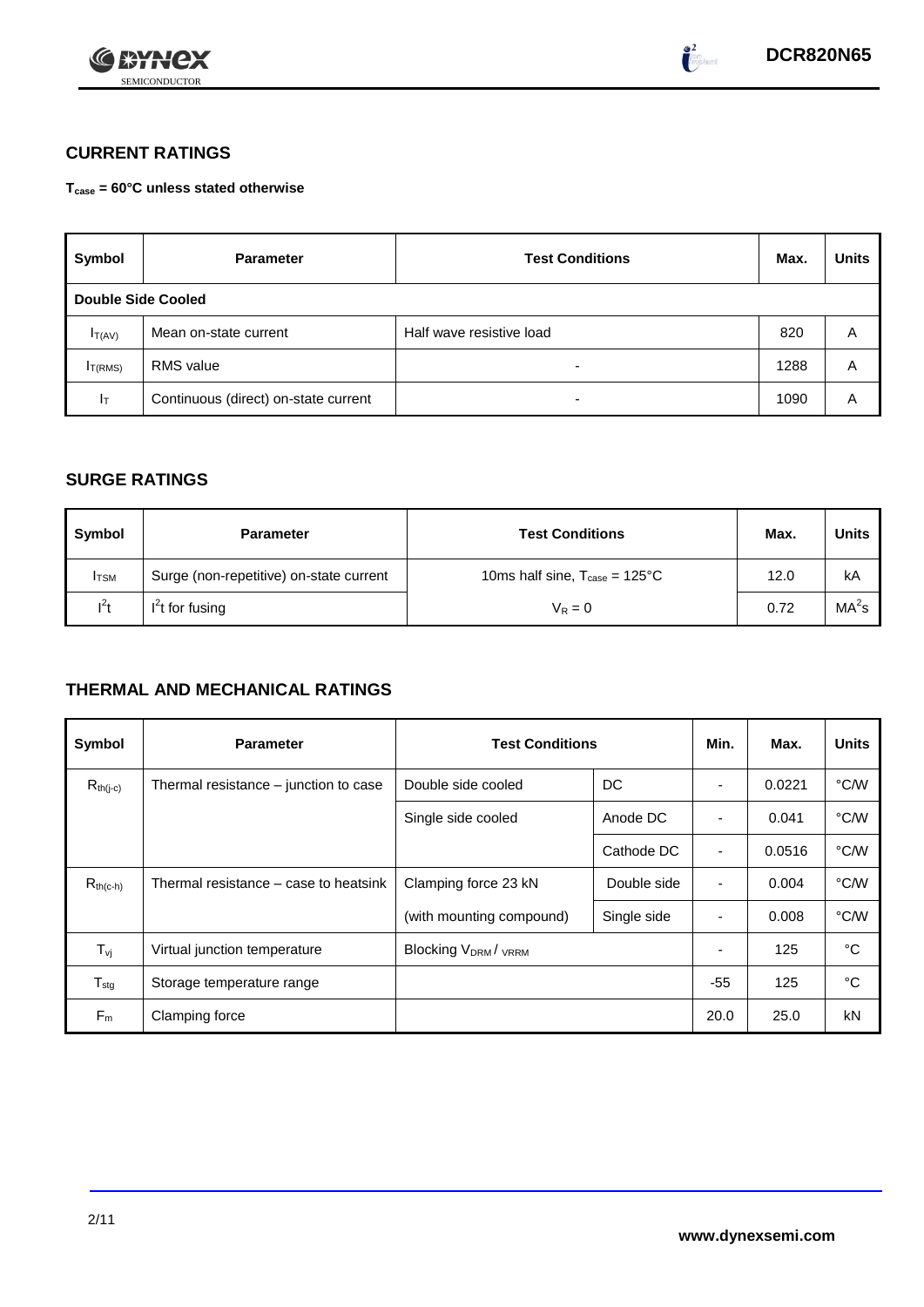

 $\begin{pmatrix} 2 \\ -2 \end{pmatrix}$ 

## **DYNAMIC CHARACTERISTICS**

| Symbol           | <b>Parameter</b>                              | <b>Test Conditions</b>                                                                          |                | Min.                     | Max.   | <b>Units</b> |
|------------------|-----------------------------------------------|-------------------------------------------------------------------------------------------------|----------------|--------------------------|--------|--------------|
| <b>IRRM/IDRM</b> | Peak reverse and off-state current            | At $V_{RRM}/V_{DRM}$ , $T_{case} = 125^{\circ}C$                                                |                | $\overline{\phantom{a}}$ | 200    | mA           |
| dV/dt            | Max. linear rate of rise of off-state voltage | To 67% $V_{DRM}$ , T <sub>i</sub> = 125°C, gate open                                            |                | $\overline{\phantom{a}}$ | 1500   | $V/\mu s$    |
| dl/dt            | Rate of rise of on-state current              | Repetitive 50Hz<br>From 67% $V_{DRM}$ to 2x $I_{T(AV)}$                                         |                | $\blacksquare$           | 100    | $A/\mu s$    |
|                  |                                               | Gate source 30V, 10 $\Omega$ ,                                                                  | Non-repetitive |                          | 200    | $A/\mu s$    |
|                  |                                               | $t_r$ < 0.5µs, T <sub>i</sub> = 125°C                                                           |                |                          |        |              |
| $V_{T(TO)}$      | Threshold voltage - Low level                 | 100A to 870A at $T_{\text{case}} = 125^{\circ}$ C                                               |                |                          | 1.0    | $\vee$       |
|                  | Threshold voltage - High level                | 870A to 3000A at $T_{\text{case}} = 125^{\circ}$ C                                              |                |                          | 1.1847 | $\vee$       |
| $r_{\text{T}}$   | On-state slope resistance - Low level         | 100A to 870A at $T_{\text{case}} = 125^{\circ}$ C                                               |                |                          | 1.1429 | $m\Omega$    |
|                  | On-state slope resistance - High level        | 870A to 3000A at $T_{\text{case}} = 125^{\circ}C$                                               |                | $\blacksquare$           | 0.9472 | $m\Omega$    |
| $t_{\text{qd}}$  | Delay time                                    | $V_D = 67\%$ V <sub>DRM</sub> , gate source 30V, 10 $\Omega$                                    |                |                          | 3      | μs           |
|                  |                                               | $t_r = 0.5 \mu s$ , $T_i = 25^{\circ}C$                                                         |                |                          |        |              |
| $t_q$            | Turn-off time                                 | $T_i = 125^{\circ}C, l_{peak} = 1000A, t_p = 1000us,$<br>$V_{RM}$ = 100V, dl/dt = -5A/µs,       |                | 600                      | 1000   | μs           |
|                  |                                               | $dV_{DR}/dt = 20V/\mu s$ linear to 2500V                                                        |                |                          |        |              |
| <b>IRR</b>       | Reverse recovery current                      | $I_T = 1000A$ , $t_p = 1000us$ , $T_i = 125^{\circ}C$ ,<br>$dl/dt = -5A/\mu s$ , $V_R = 100V$   |                | 90                       | 120    | A            |
| $Q_{\rm S}$      | Stored charge                                 |                                                                                                 |                | 2500                     | 4000   | μC           |
| IL.              | Latching current                              | $T_i = 25^{\circ}C$ , $V_D = 5V$                                                                |                | $\blacksquare$           | 3      | A            |
| Īн               | Holding current                               | $T_i = 25^{\circ}C$ , R <sub>G-K</sub> = $\infty$ , I <sub>TM</sub> = 500A, I <sub>T</sub> = 5A |                |                          | 300    | mA           |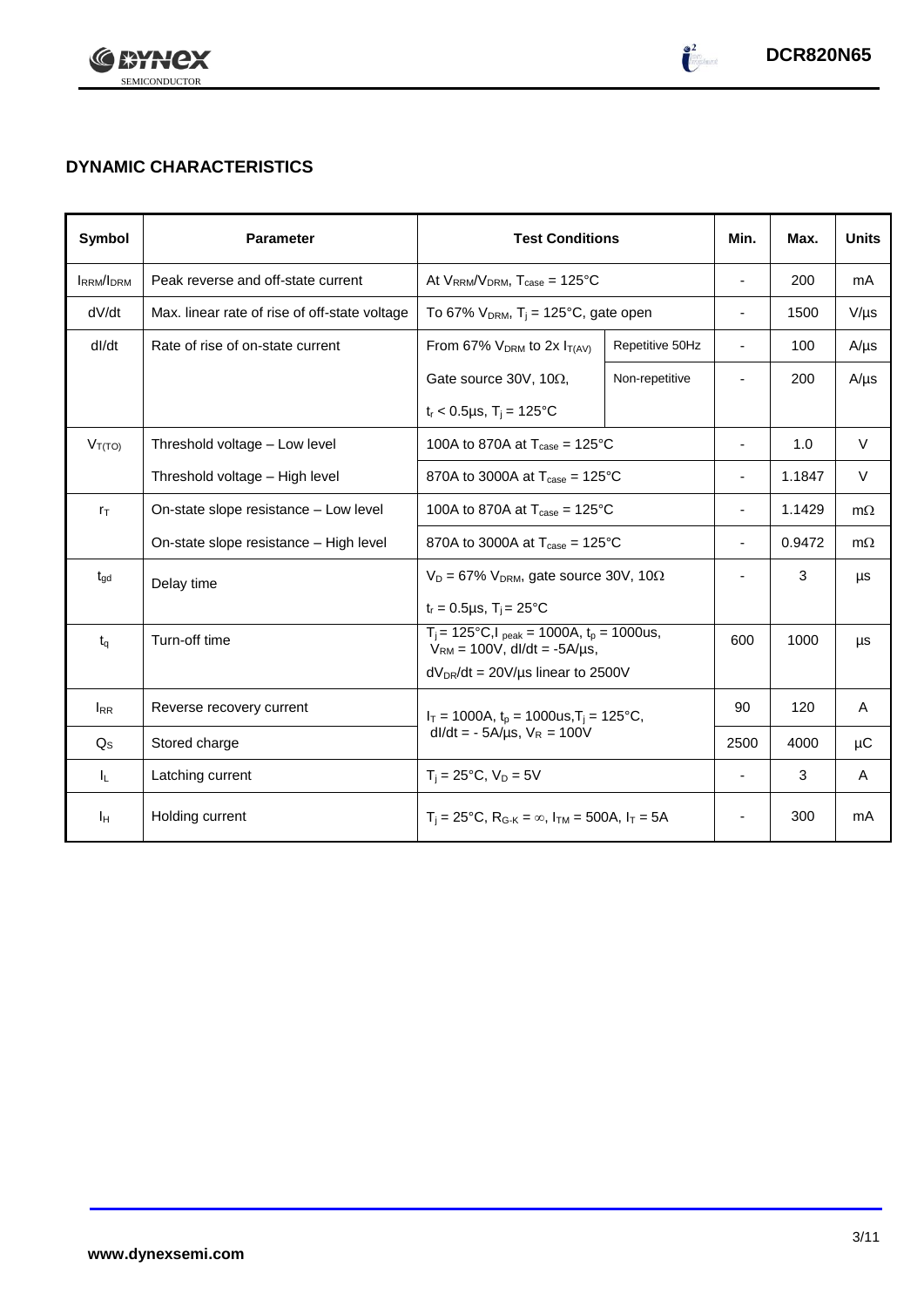

 $\bullet^2$ 

## **GATE TRIGGER CHARACTERISTICS AND RATINGS**

| Symbol          | <b>Parameter</b>         | <b>Test Conditions</b>                       | Max. | <b>Units</b> |
|-----------------|--------------------------|----------------------------------------------|------|--------------|
| V <sub>GT</sub> | Gate trigger voltage     | $V_{DRM} = 5V$ , $T_{case} = 25^{\circ}C$    | 1.5  | V            |
| VGD             | Gate non-trigger voltage | At 50% $V_{DRM}$ , $T_{case} = 125^{\circ}C$ | 0.4  | V            |
| IGТ             | Gate trigger current     | $V_{DRM}$ = 5V, $T_{case}$ = 25°C            | 350  | mA           |
| lgp             | Gate non-trigger current | At 50% $V_{DRM}$ , $T_{case} = 125$ °C       | 15   | mA           |

## **CURVES**



#### **Fig.2 Maximum & minimum on-state characteristics**

 $V_{TM}$  **EQUATION** Where  $A = 0.874878$  $B = 0.001945$  $V_{TM} = A + B\ln(I_T) + C.I_T + D.\sqrt{I_T}$  C = 0.000808  $D = 0.013372$ these values are valid for  $T_i = 125^{\circ}C$  for  $I_T$  300A to 3500A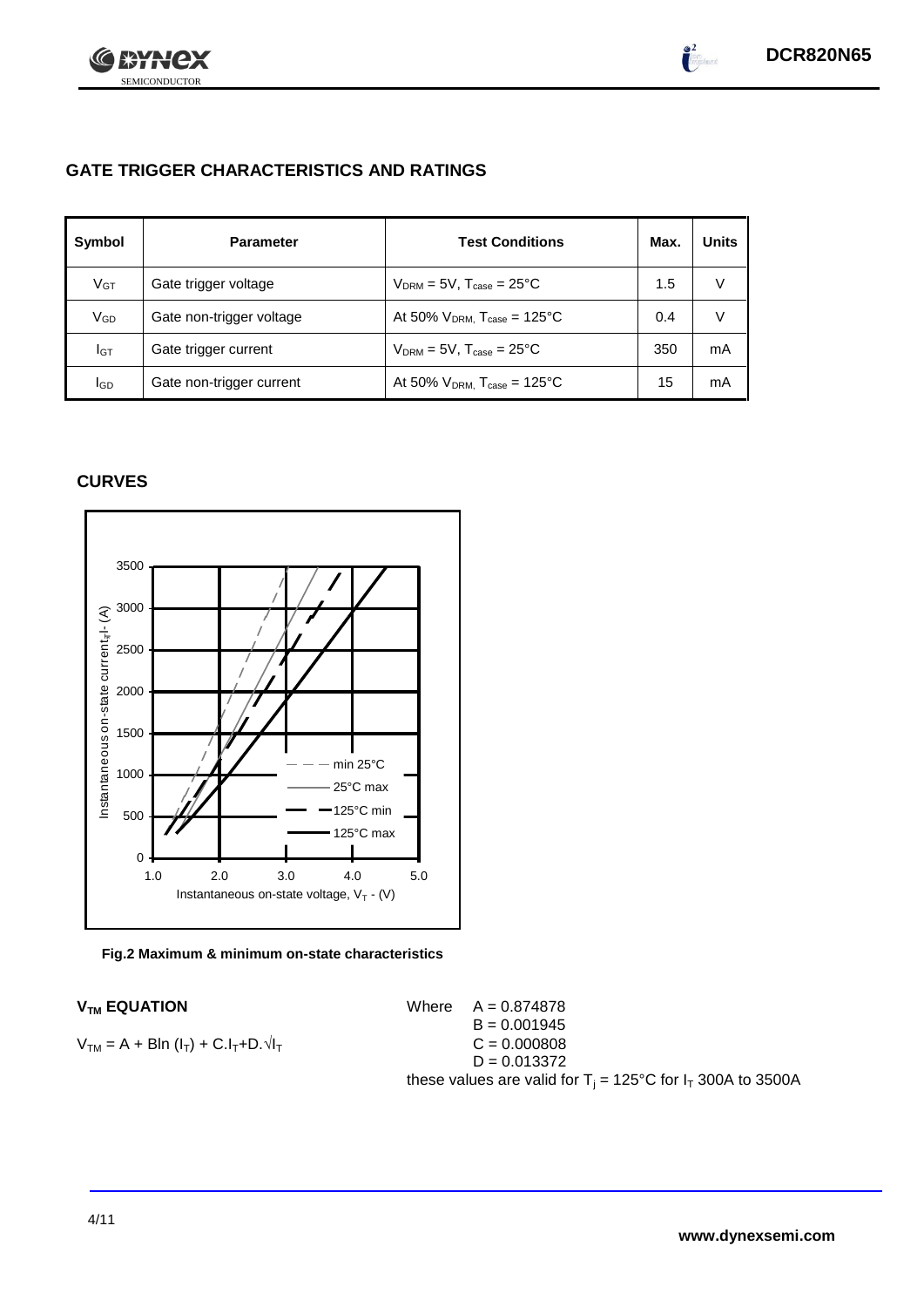



**Fig.5 Maximum permissible heatsink temperature, double side cooled – sine wave**

**Fig.6 On-state power dissipation – rectangular wave**

**DCR820N65**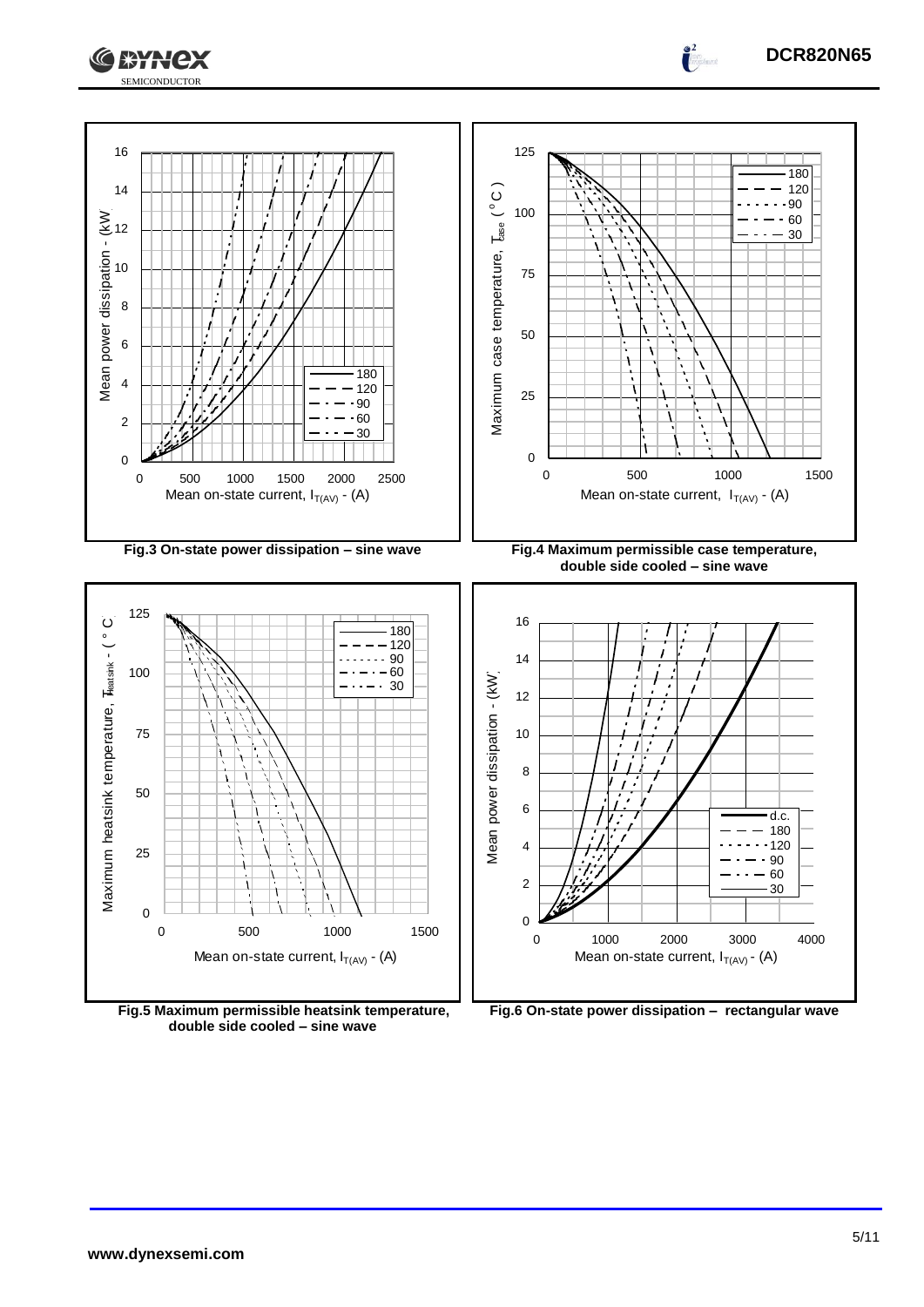



**Fig.9 Maximum (limit) transient thermal impedance – junction to case (°C/kW)**

**DCR820N65**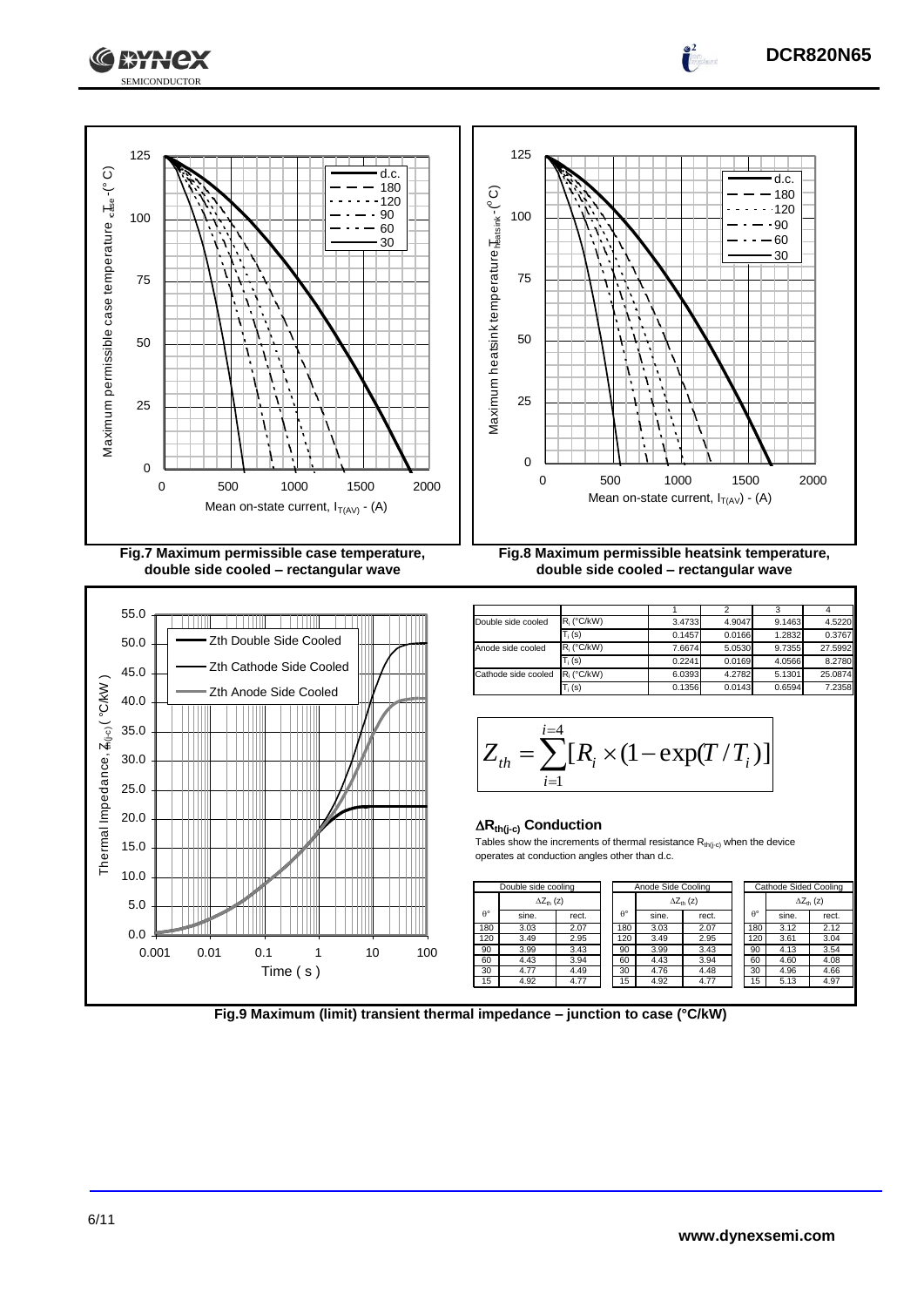



**www.dynexsemi.com**

**Fig.12 Stored charge Fig.13 Reverse recovery current**

**DCR820N65**

 $\int_0^2$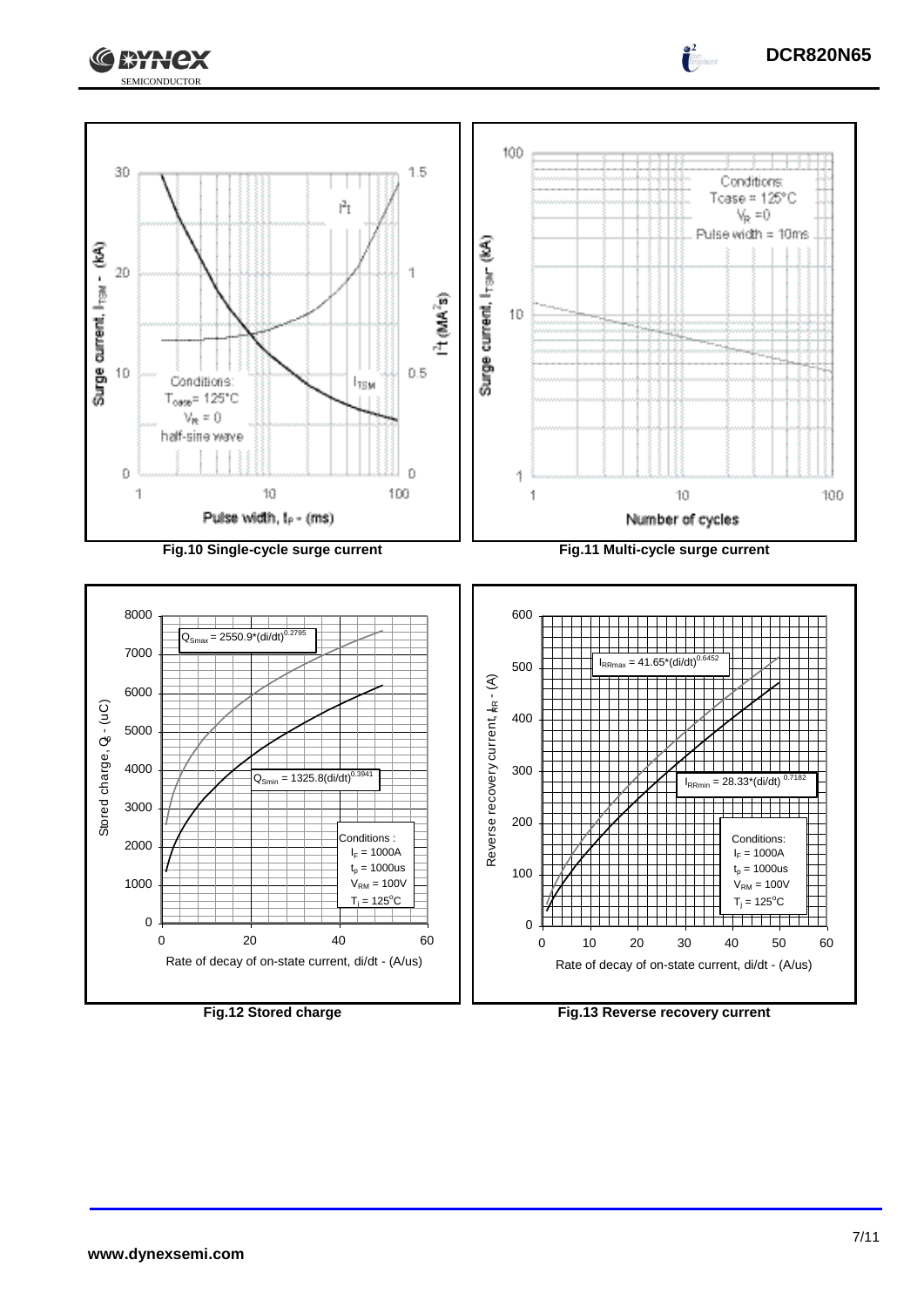



**Fig. 15 Gate characteristics**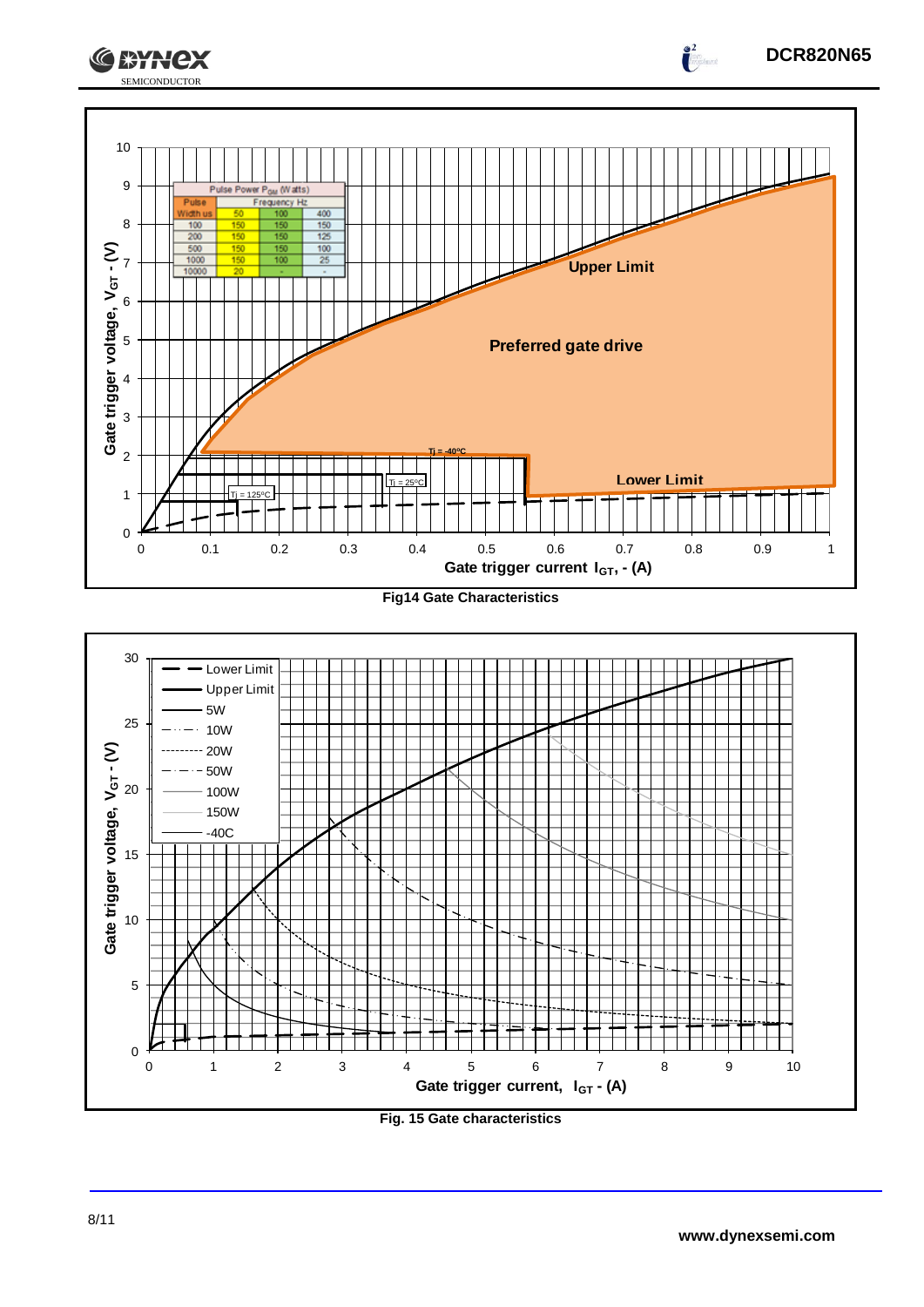



SEMICONDUCTOR

**GEYNCX** 

**Fig.16 Turn-off time**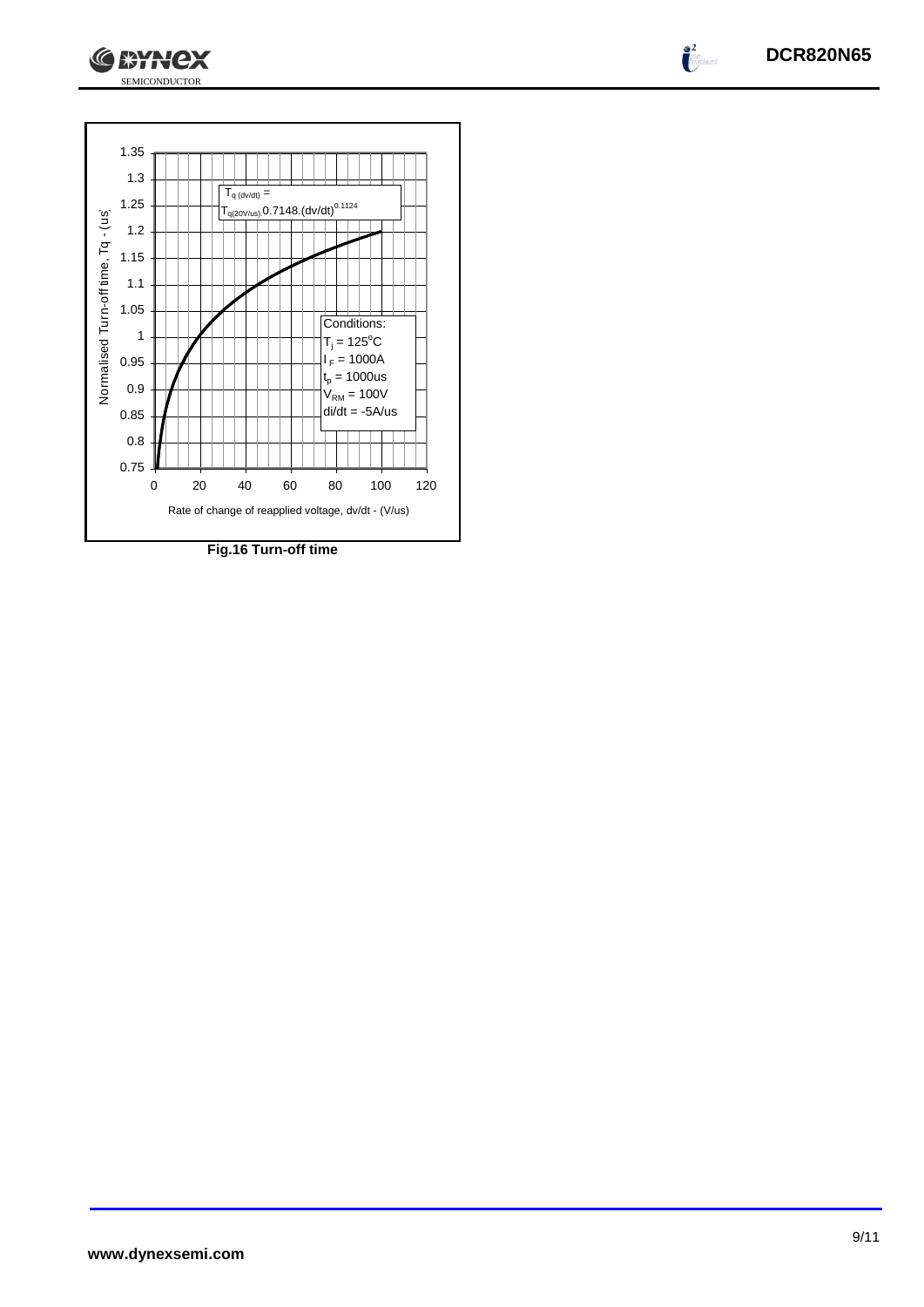

 $\bullet^2$ 

## **PACKAGE DETAILS**

For further package information, please contact Customer Services. All dimensions in mm, unless stated otherwise. DO NOT SCALE.

|                                                              |                   | Maximum          | Minimum   |  |  |  |
|--------------------------------------------------------------|-------------------|------------------|-----------|--|--|--|
| 3rd ANGLE PROJECTION<br>DO NOT SCALE<br>IF IN DOUBT ASK<br>⊕ |                   | <b>Thickness</b> | Thickness |  |  |  |
| HOLE 03.60 X 2.00                                            | Device            | (mm)             | (mm)      |  |  |  |
| DEEP (IN BOTH<br>ELECTRODES)                                 | DCR1710N22        | 34.465           | 33.915    |  |  |  |
|                                                              | DCR1530N28        | 34.54            | 33.99     |  |  |  |
|                                                              | DCR1260N42        | 34.77            | 34.22     |  |  |  |
| 20° OFFSET (NOM.)<br>TO GATE TUBE                            | <b>DCR1110N52</b> | 34.89            | 34.34     |  |  |  |
|                                                              | <b>DCR820N65</b>  | 35.15            | 34.6      |  |  |  |
|                                                              | <b>DCR890N65</b>  | 35.15            | 34.6      |  |  |  |
|                                                              | <b>DCR760N85</b>  | 35.51            | 34.96     |  |  |  |
|                                                              |                   |                  |           |  |  |  |
|                                                              |                   |                  |           |  |  |  |
| Ø73.0 MAX                                                    |                   |                  |           |  |  |  |
|                                                              |                   |                  |           |  |  |  |
| CATHODE-                                                     |                   |                  |           |  |  |  |
| Ø47.0 NOM                                                    |                   |                  |           |  |  |  |
| liņ.<br>δ.                                                   |                   |                  |           |  |  |  |
|                                                              |                   |                  |           |  |  |  |
| <b>GATE</b>                                                  |                   |                  |           |  |  |  |
| <b>ANODE</b><br>Ø47.0 NOM                                    |                   |                  |           |  |  |  |
|                                                              |                   |                  |           |  |  |  |
| FOR PACKAGE HEIGHT<br><b>SEE TABLE</b>                       |                   |                  |           |  |  |  |
|                                                              |                   |                  |           |  |  |  |
|                                                              |                   |                  |           |  |  |  |
|                                                              |                   |                  |           |  |  |  |
| Lead length: 420mm<br>Lead terminal connector: M4 ring       |                   |                  |           |  |  |  |
| Package outline type code: N                                 |                   |                  |           |  |  |  |
|                                                              |                   |                  |           |  |  |  |

**Fig.17 Package outline**